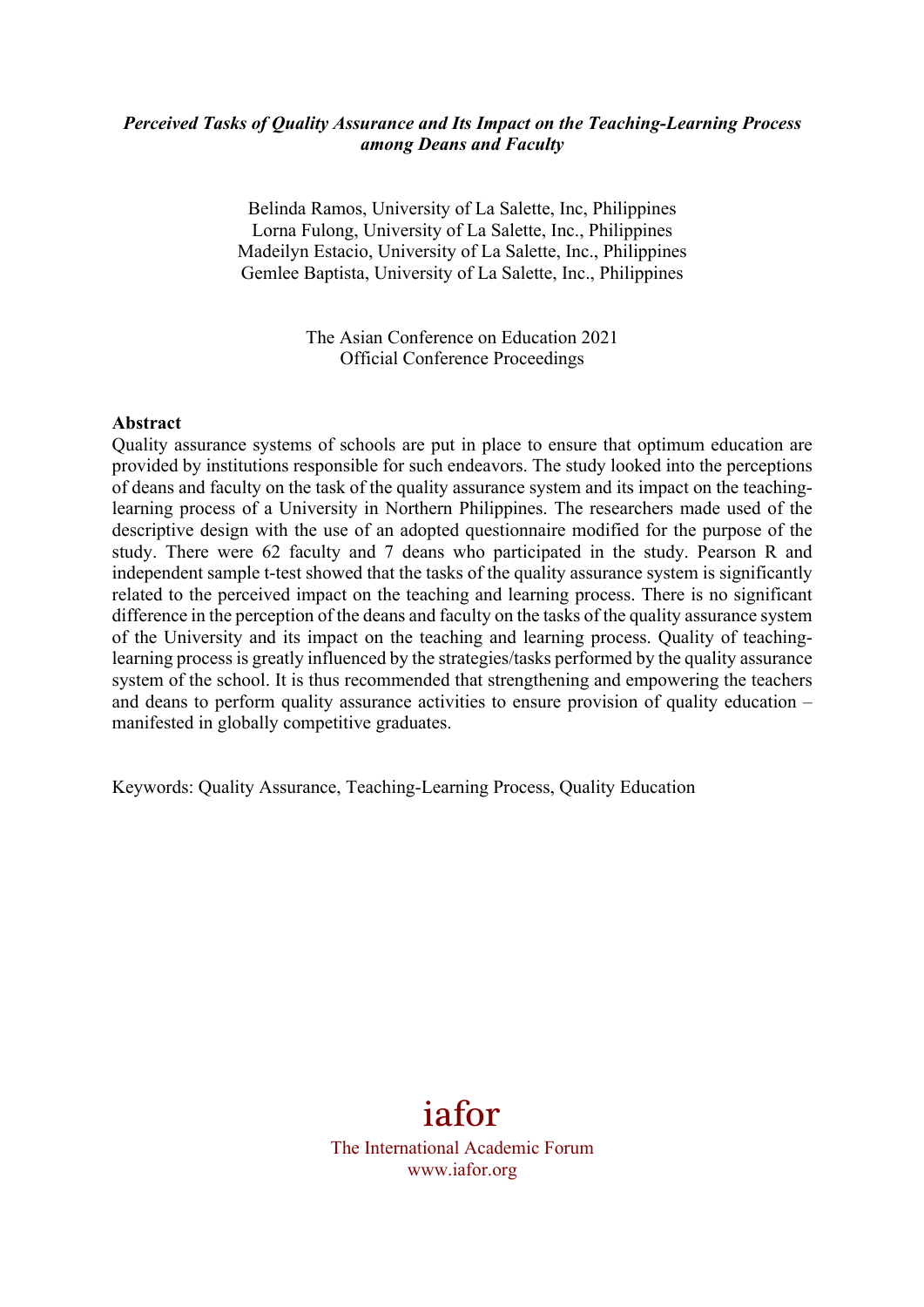## **Introduction**

Education is necessary for survival in the modern world, and it is not only education but also high-quality education that ensures the citizens of the world's maximum survival (Sharma, 2015). Quality education is not only the acquisition of knowledge, but also the training in how to apply that knowledge in any given situation, so that an individual can perform their best and harness their potential for their own benefit and the benefit of the society to which they belong (Eze, 2009; Slade, 2017; Tawil, Akkari & Macedo, 2012; UNESCO, 2003). To achieve high-quality education, a system of measuring the teaching-learning process must be holistic and affordable (Almadani, Reid, & Rodrigues, 2011). (Barrett, Chawla-Duggan, Lowe, Nikel & Ukpo, 2006). As the educational process's focal point, the teaching-learning process must be examined to develop quality assurance strategies that effectively enhance/improve the quality of education provided (European Commission, 2018).

The concept of quality education promoted by developed countries cannot be applied to developing and underdeveloped countries due to their socioeconomic status (Barret, Chawla, Lowe, NIkel & Ukpo, 2006). UNESCO recognized the importance of achieving a common standard of quality education among third world countries by establishing quality assurance systems to monitor all educational institutions worldwide (Slade, 2017; European Commission, 2018). Quality assurance is critical for enhancing and maintaining effective teaching and learning environments, particularly in higher education (Biggs, 2002; Council on Higher Education, 2012). Typically, quality assurance is measured in terms of the effectiveness of the teaching-learning process and, more concretely, the quality of graduates produced by the school (Basheka, Nkataand & Barifaijo, 2013; Blasko & Raschman, 2015). Teaching and learning processes are frequently the primary focus of most quality assurance systems, as indicated by higher education institutions' mission-vision statements.

Higher education institutions' quality assurance systems utilized internal and external mechanisms to promote the quality of teaching-learning processes that work in tandem to ensure sustained development and competitiveness. External quality assurance mechanisms include evaluations by international, national, or regional agencies to determine whether higher education institutions adhere to quality education standards/frameworks. Internal quality assurance mechanisms include self-assessments and staff/faculty appraisals (Elken & Stensaker, 2018; UNSW, 2017). These mechanisms are being implemented to deliver the best education possible – which is contingent on the quality of teaching and learning processes – which entails examining the relationships between administration and the people who operate within a set of established practices to accomplish the intended goal (Hwang & Colyvas, 2011; Lawrence, Suddaby & Leca, 2009).

In achieving quality, the teaching-learning process must be constantly reviewed to ensure that the techniques and strategies used are consistent with the institution's mission and vision (Netshifhefhe, Nobongoza & Maphosa, 2016). Teachers must be given the opportunity to selfassess, peer-assess, and evaluate administrators' strategies during the review and evaluation of the teaching-learning process to create a feedback loop that will enhance and improve the institution's instructional areas (Barrett, Chawla-Duggan, Lowe, Nikel & Ukpo, 2006; Chong & Ho, 2006; Saeed, 2018).

In the Philippines, the Higher Education Act of 1994 (Republic Act No. 7722) demonstrates the country's desire to improve the country's educational quality by establishing the Commission on Higher Education to oversee and set up minimum standards for degree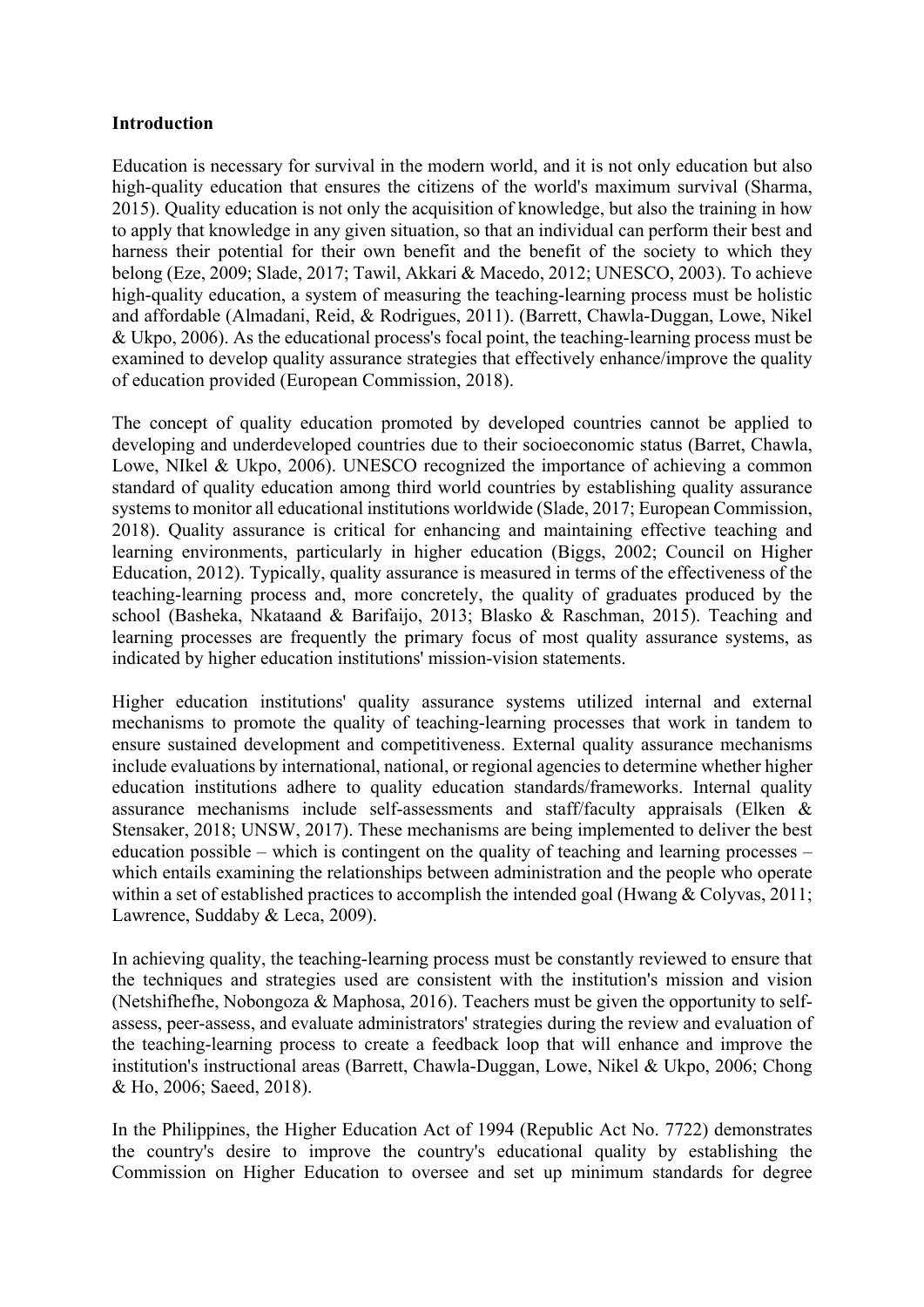programs and educational institutions (CHED, 2012). The commission is responsible for monitoring and evaluating the quality assurance systems in place at all higher educational institutions in the Philippines (CHED Memo no. 15, 2005). The Commission of Higher Education's role in promoting and maintaining quality education through quality assurance, particularly in the teaching and learning process, is very evident (Ruiz & Junio-Sabio, 2012), as evidenced by more stringent regulations for university autonomy, particularly in four (4) key areas: governance and management, quality teaching and research, and student support and communication (CHED Annual Report, 2009). According to Segismundo (2017), an essential tool for achieving quality education, particularly in the teaching-learning area, is accreditation.

The University of La Salette, Inc.'s quality assurance system is housed in the Office of the Quality Enhancement Cell, which reports to the Vice-President for Academics. It is a newly established office as mandated by University typology. It is not older than five (5) years. Its duties and responsibilities are geared toward promoting, maintaining, and enhancing the institution's quality assurance mechanisms. The roles and functions of the University's quality assurance system are not well understood by the average faculty member. This situation may be caused by policies governing the quality assurance system that are communicated to the university's middle supervisors – deans and office heads. In this regard, the study seeks to ascertain how deans and faculty perceive the quality assurance system at the University of La Salette, Inc. and its effect on the teaching-learning process.

## **Conceptual Framework**

According to the Danielson Model of quality teaching, the teaching-learning system involves four dimensions: 1.) Planning and preparation (method of instruction); 2.) Classroom environment (environment in which learning occurs); 3.) Instruction (student participation and engagement); and 4.) Professional responsibilities (intention to improve or enhance capabilities) (Almadani, Reid & Rodrigues, 2011). Along these dimensions, the quality assurance manager, deans/administrators, and teachers must collaborate and gain insight into how each can contribute to achieving quality and identifying areas of the teaching-learning process that require attention (Danielson, 2007; Higueras, 2009).

The primary responsibility of an educational institution's quality assurance system is to ensure that the academic services provided by the school adhere to established standards, such as the ASEAN educational standards in Asia. Additionally, it is necessary to consider the difficulties and the impact of quality assurance strategies on the goals and objectives for them to be realistic and effective (Leiber, Stensaker & Harvey, 2015; Seyfried & Pohlenz, 2018). The quality assurance manager's role should be more consultative with teachers, deans, and administrators (Almadani, Reid & Rodrigues, 2011; Seyfried & Pohlenz, 2018).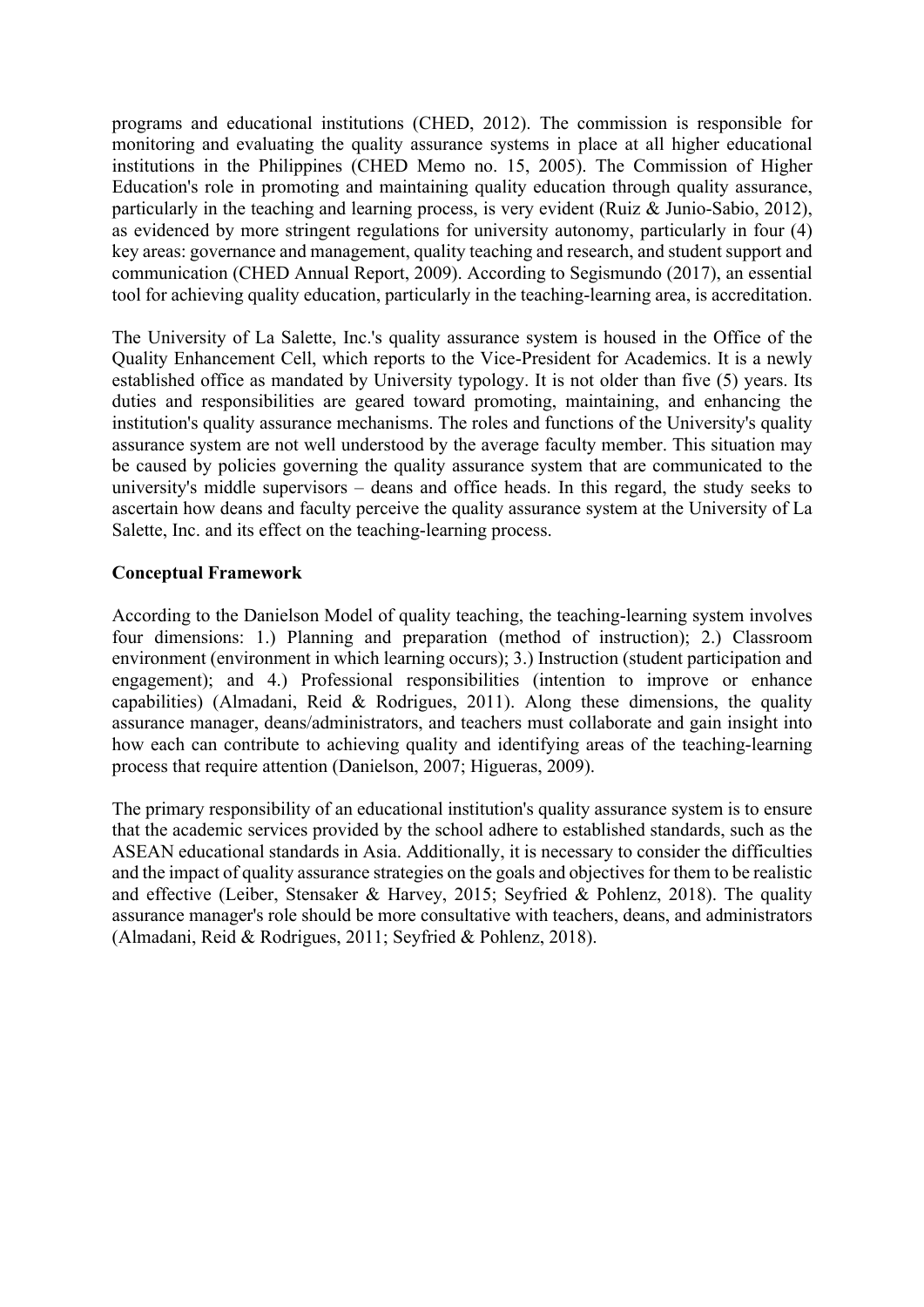

A quality assurance system is a collaborative mechanism comprised of a quality assurance manager, administrators/deans, and teachers/staff. They all collaborate to develop strategies for meeting quality education standards (Almadani, Reid, & Rodrigues, 2011). The same team, led by the quality assurance manager, assesses and evaluates the strategies' implementation concerning the desired outcome (Basheka, Nkataand & Barifaijo, 2010). Regular and random assessment and evaluation must ensure objective results and a high-quality feedback cycle (Harvey & Williams, 2010; Williams, 2016). This process requires mutual trust in monitoring activities to maintain a high level of engagement and sufficient flexibility to achieve the desired results. Feedback loops from students, teachers, deans, and administrators must be considered when developing future strategies and actions to address identified areas of concern (Okogbaa, 2015; Blasko & Raschman, 2016). Students' evaluations of the teaching-learning process are also an integral part of the loop regarding content and instructional strategies. Moreover, the quality assurance manager's primary responsibility is to collate and reconcile all of these feedbacks to formulate solutions and strategies that adhere to the standards (Neshifthefhe, Nobongoza & Maphosa, 2016).

# **Research Questions**

The study aims to specifically answer the following:

1. What are the perceived tasks of the Quality Assurance System of the University among the faculty and deans?

2. What are the perceived impacts of the tasks of the Quality Assurance System on the teaching-learning process of the University among the faculty and deans?

3. Is there a relationship between the perceived tasks of the Quality Assurance System and the perceived impacts of the functions on the teaching-learning process

4. Is there a difference in the perceived tasks of the Quality Assurance System and the perceived impacts of the functions on the teaching-learning process when grouped according to the profile of the deans and faculty?

The study is significant for the following reasons. First, no study has been conducted to evaluate the functions and responsibilities of the quality assurance system of the university. Moreover, academic employees perceive overlap in the roles and responsibilities of the quality assurance manager and the Vice-President for Academics. Thirdly, the quality assurance system was created as a requirement for accreditation and typology status of the institution. The study's findings will provide perspectives into faculty and dean perceptions of the quality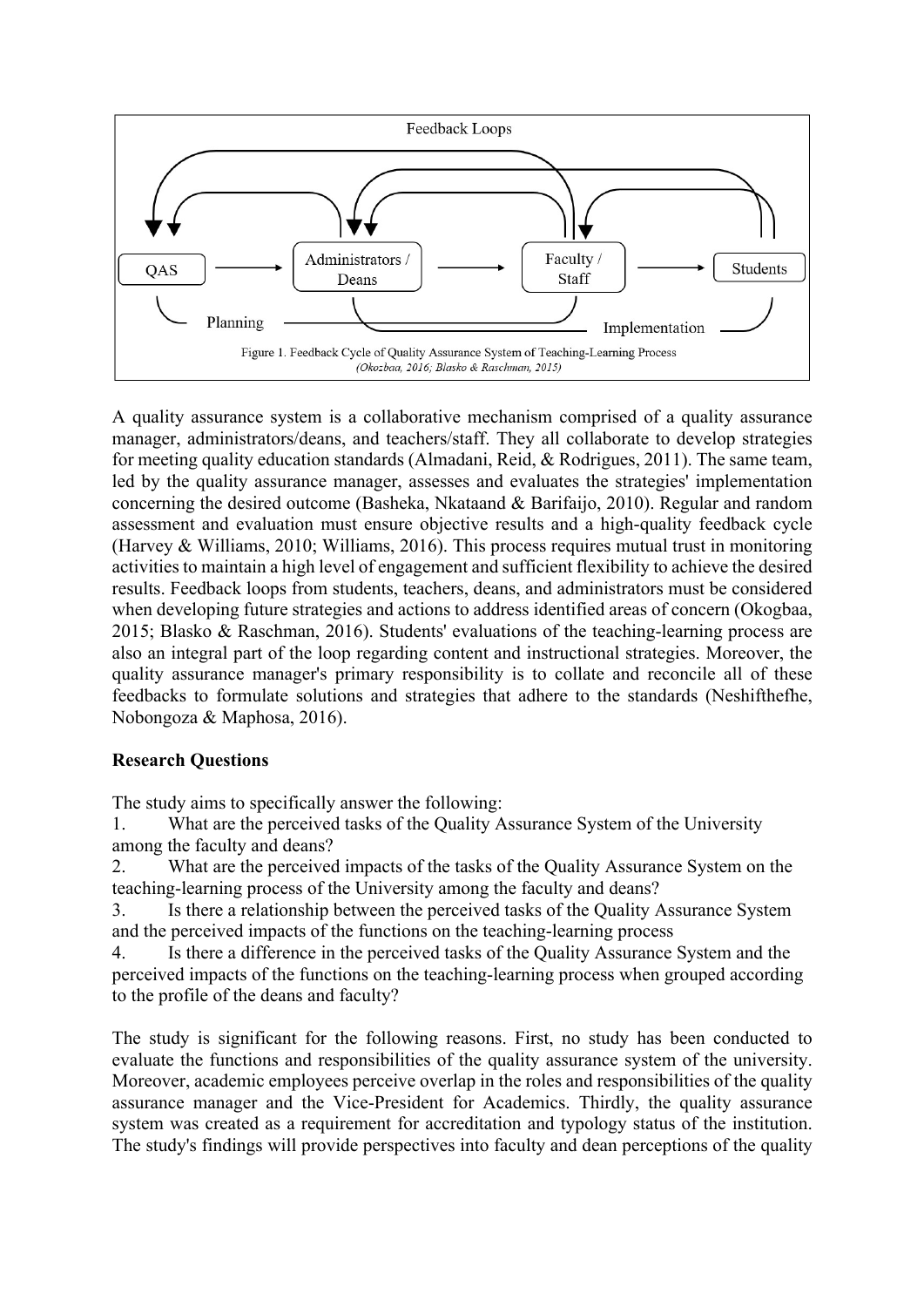assurance system that was established to assist them in performing their teaching and facilitating learning.

## **Methodology**

*Research Design*. The study used the descriptive correlational method to determine the respondents' perceptions on the tasks of the university's quality assurance system and the perceived effects of these tasks on their teaching-learning process. It aims to describe the perceived functions of the quality assurance system and the impact of these tacks in the teaching-learning

*Participants.* The faculty and deans were the study respondents because they are the ones responsible for the teaching-learning process. There were 77 faculty members and seven deans. Purposive sampling was done. Meanwhile, 15 faculty members were not able to participate due to various reasons that they could not attend the webinar.

|                   |                                               | f              | $\frac{0}{0}$ |
|-------------------|-----------------------------------------------|----------------|---------------|
| Gender            | Male                                          | 28             | 40.6          |
|                   | Female                                        | 39             | 56.5          |
| Age               | 59-68 years old                               | $\overline{7}$ | 10.4          |
|                   | 49-58 years old                               | 21             | 31.3          |
|                   | 39-48 years old                               | 14             | 20.9          |
|                   | 29-38 years old                               | 10             | 14.9          |
|                   | 19-28 years old                               | 22             | 32.8          |
| <b>Department</b> | College of Teacher Education, Arts & sciences | 19             | 28.4          |
|                   | College of Business Education                 | 10             | 14.9          |
|                   | College of Engineering & Architecture         | 5              | 7.5           |
|                   | College of Information Technology             | 5              | 7.5           |
|                   | College of Medicine & Allied Medical Programs | 13             | 19.4          |
|                   | College of Accountancy                        | 3              | 4.5           |
|                   | College of Criminology                        | $\overline{2}$ | 3.0           |
|                   | College of Nursing, Public Health & Midwifery | 6              | 9.0           |
|                   | Department of Student Services                |                | 1.5           |
|                   | Graduate School                               |                | 1.5           |
|                   | Library                                       | 2              | 3.0           |
| Educational       | Bachelor's Degree                             | 26             | 37.7          |
| <b>Attainment</b> | Master's Degree                               | 31             | 44.9          |
|                   | Doctoral                                      | 8              | 11.6          |
| <b>Position</b>   | Deans                                         | $\overline{7}$ | 10.1          |
|                   | Faculty                                       | 62             | 89.9          |

Table 1. Profile of the Participants

*Data Collection and Procedure*. The survey questionnaire used by the researchers was a modification from the study of Saeed (2018). The instrument comprises ten (10) items, 4 for tasks and 6 for the impacts. The task variables were: provisions of trainings, support services, the conduct of academic audits, and encouragement of research. Furthermore, the impact variables were professional development and academic performance, evaluation and assessments, motivation of participation of institutional activities, curriculum implementation, and academic workload.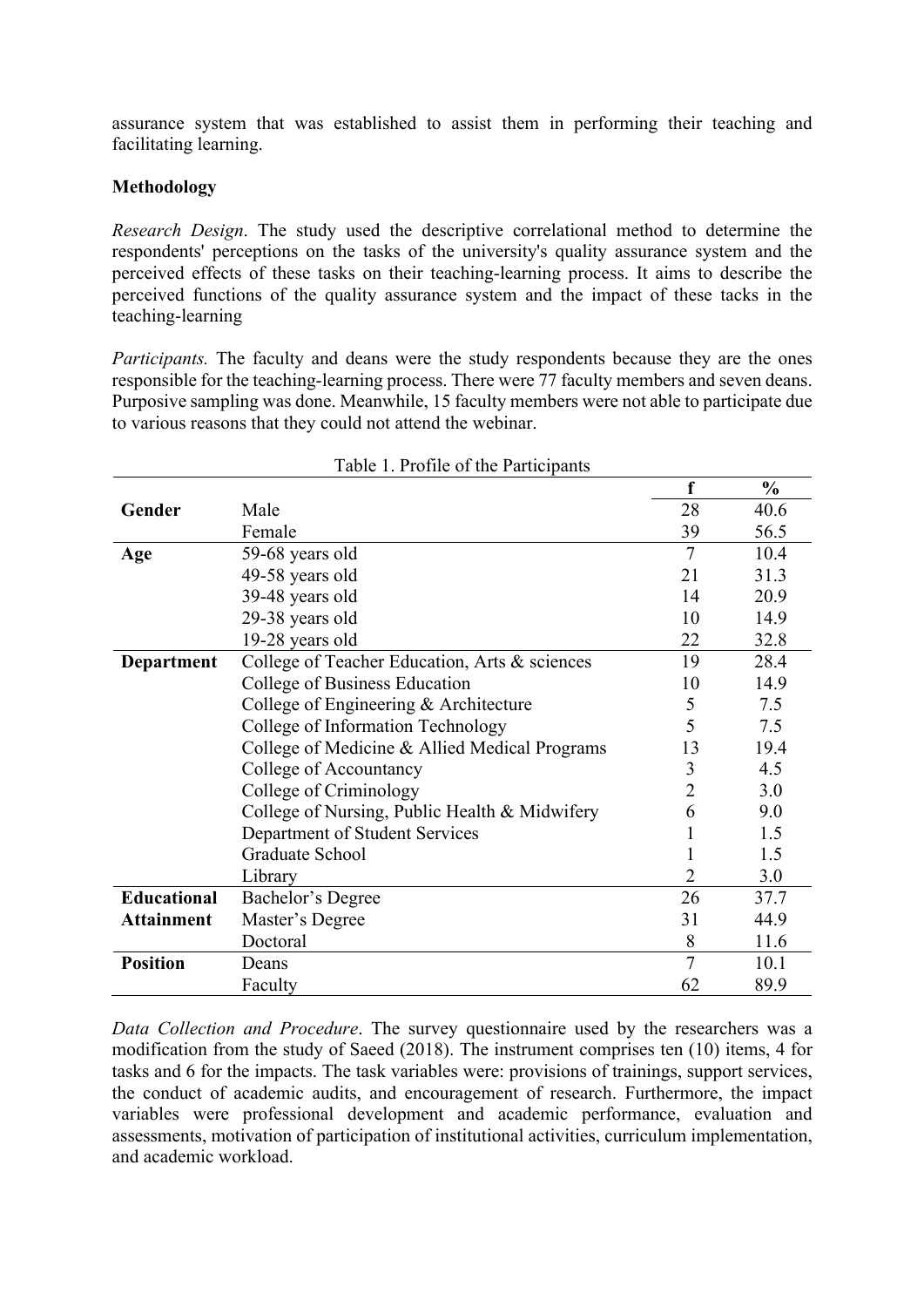After securing approval from the School Administration, the questionnaire was administered during the webinar on research capabilities to ensure one hundred percent participation and retrieval. All faculty and deans were requested to participate in the study.

*Data Analysis.* The responses of the participants were analyzed using a four-point scale, with numerical and qualitative description:

|       | Table 2 Four-Point Scale. |                                |
|-------|---------------------------|--------------------------------|
| Scale | Numerical Range           | <b>Qualitative Description</b> |
|       | $3.25 - 4.00$             | Strongly agree                 |
|       | $2.50 - 3.24$             | Agree                          |
|       | $1.75 - 2.49$             | Disagree                       |
|       | $1.00 - 1.74$             | Strongly                       |

The answers were subjected to computations of mean and standard deviation. The Pearson's r was used for correlation and independent t-test and ANOVA was used to find the differences in the responses of the participants' perceptions.

## **Results and Discussions**

In view of the research questions, the following are the salient findings of the study:

| Participants on the Perceived Tasks of the Quality Assurance System |        |        |        |       |       |           |
|---------------------------------------------------------------------|--------|--------|--------|-------|-------|-----------|
| Items                                                               |        |        |        |       | M     | <i>SD</i> |
| The training provided has aided me                                  | 25     | 29     | 8      |       | 3.22  | 0.84      |
| in making my course syllabus and learning                           | (38.5) | (30.8) | (12.3) | (4.6) |       |           |
| plans                                                               |        |        |        |       |       |           |
| QA/QES has supported the learning<br>2.                             | 19     | 31     | 10     | 3     | 3.05  | 0.81      |
| process through various support systems                             | (29.2) | (47.7) | (15.4) | (4.6) |       |           |
| QA/QES conducts regular academic<br>3                               | 21     | 27     | 14     | 3     | 3.02  | 0.86      |
| give recommendations<br>audits<br>and<br>to                         | (32.3) | (41.5) | (21.2) | (4.6) |       |           |
| solutions to challenges I face in teaching                          |        |        |        |       |       |           |
| QA/QES has encouraged research<br>4                                 | 21     | 28     | 12     |       | 3.02  | 0.88      |
| and scientific productions                                          | (32.3) | (43.1) | (18.5) | (6.2) |       |           |
| Overall Mean                                                        |        | 3.08   |        |       | Agree |           |

Table 3. Frequency, Percentage, Mean and Standard Deviation of Responses of the Participants on the Perceived Tasks of the Quality Assurance System

Note: percentages do not add up to 100% due to missing responses

The respondents agreed that the provisions of training to aid in the making of the course syllabus, provides a support system for the learning process, conducts regular academic audits and solutions and encourage research and scientific productions are tasks of the Quality Assurance System of the University. These tasks were part of the internal mechanisms of a higher education institution to determine the relationships between the administration and the people are mandated to function within a set of established practices to reach the intended goal (Hwang & Colyvas, 2011 Lawrence et al., 2009). These tasks of quality assurance system are required as part of the school's compliance to international, national, and regional standards/framework of quality education in congruence to the school's typology (Elken & Stensaker, 2018; UNSW, 2017)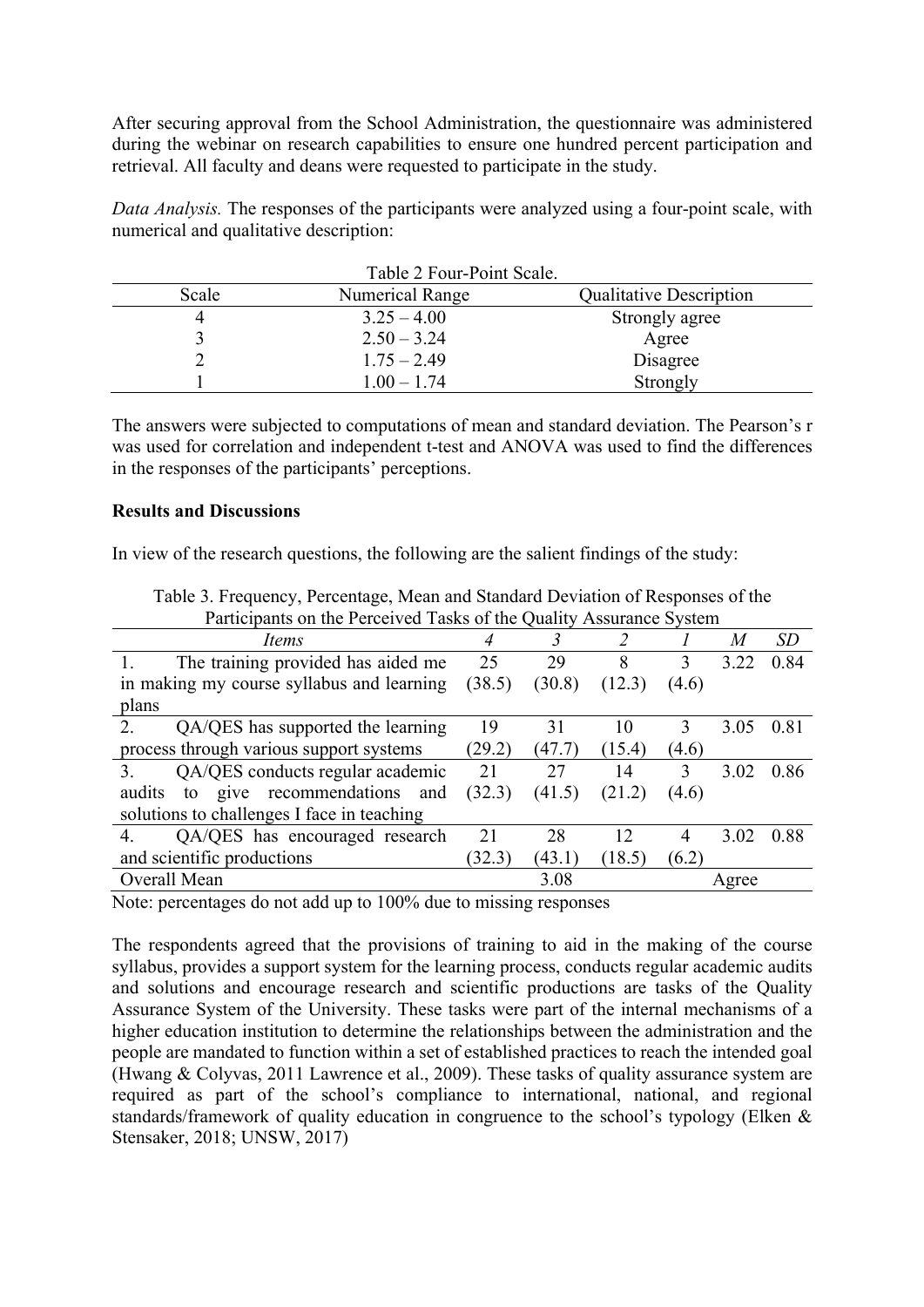Table 4. Frequency, Percentage, Mean and Standard Deviation of Responses of the Participants on the Perceived Impacts on the Teaching-Learning Process of the tasks of the Quality Assurance System

| Quality Assurance System                           |        |        |                |                             |                  |      |
|----------------------------------------------------|--------|--------|----------------|-----------------------------|------------------|------|
| Items                                              | 4      | 3      | $\overline{2}$ |                             | $\boldsymbol{M}$ | SD   |
| QA/QES helps me develop my<br>1.                   | 29     | 24     | 10             |                             | 3.27             | 0.78 |
| professional and academic performance              | (44.6) | (36.9) | (15.4)         | (1.5)                       |                  |      |
| QA/QES enables me to continuously<br>2.            | 29     | 24     | 10             | 2                           | 3.23             | 0.83 |
| my teaching skills through<br>develop              | (44.6) | (36.9) | (15.4)         | (3.1)                       |                  |      |
| evaluation and periodic assessments                |        |        |                |                             |                  |      |
| QA/QES has motivated<br>3 <sub>1</sub><br>me<br>to | 28     | 23     | 11             | $\mathcal{D}_{\mathcal{L}}$ | 3.20             | 0.84 |
| actively participate in the University             | (43.1) | (35.4) | (16.9)         | (3.1)                       |                  |      |
| activities especially those<br>that<br>could       |        |        |                |                             |                  |      |
| improve my teaching abilities                      |        |        |                |                             |                  |      |
| QA/QES has been very helpful in my<br>4.           | 31     | 20     | 10             | 3                           | 3.23             | 0.89 |
| execution and implementation of the                | (47.7) | (30.8) | (15.4)         | (4.6)                       |                  |      |
| curriculum of my program/subjects                  |        |        |                |                             |                  |      |
| QA/QES has motivated me to make<br>5.              | 32     | 23     | 7              | 3                           | 3.29             | 0.84 |
| improvements of my learning assessment             | (49.2) | (35.4) | (10.8)         | (4.6)                       |                  |      |
| methods                                            |        |        |                |                             |                  |      |
| QA/QES<br>academic<br>6.<br>increases my           | 23     | 29     | 11             |                             | 3.16             | 0.76 |
| workload                                           | (35.4) | (44.6) | (16.9)         | (1.5)                       |                  |      |
| Overall Mean                                       |        | 3.23   |                |                             | Agree            |      |

Note: percentages do not add up to 100% due to missing responses

The respondents agree that the Quality Assurance System's tasks affect professional and academic performance, the development of teaching skills through evaluation and periodic assessments, motivation to participate in activities aimed at improving teaching abilities, and assessing student learning and the execution and implementation of the program's curriculum.

The significance of quality assurance tasks can be quantified only when the effectiveness and efficiency of the teaching-learning process are tangibly demonstrated through the quality of graduates produced by the school (Basheka, Nkataand & Barifaijo, 2013; Blasko & Rashchman, 2015). Internal quality assurance frameworks are based on the premise that an institution's teaching-learning process is only as good as its teachers (Biggs. 2002; Schindler, Puls-Elvidge, Welzant & Crawford, 2015). How teachers and administrators perceive their roles and the quality assurance system's functions in achieving quality education can indicate the degree to which strategies and techniques align with the institution's mission and vision (Netshifthefhe, Nobongoza & Maphosa, 2016; Williams, 2016).

Table 5. Relationship between Perceived Tasks of Quality Assurance Systems and Perceived Impact on the Teaching-Learning Process

| Variables       | Perceived Impacts |               |
|-----------------|-------------------|---------------|
|                 |                   | p-value       |
| Perceived Tasks | O 89              | $n \leq 0.00$ |

As shown in table 5, there is a strong to perfect positive relationship between the perceived tasks of the Quality Assurance System and the perceived impact of these tasks on the teachinglearning process.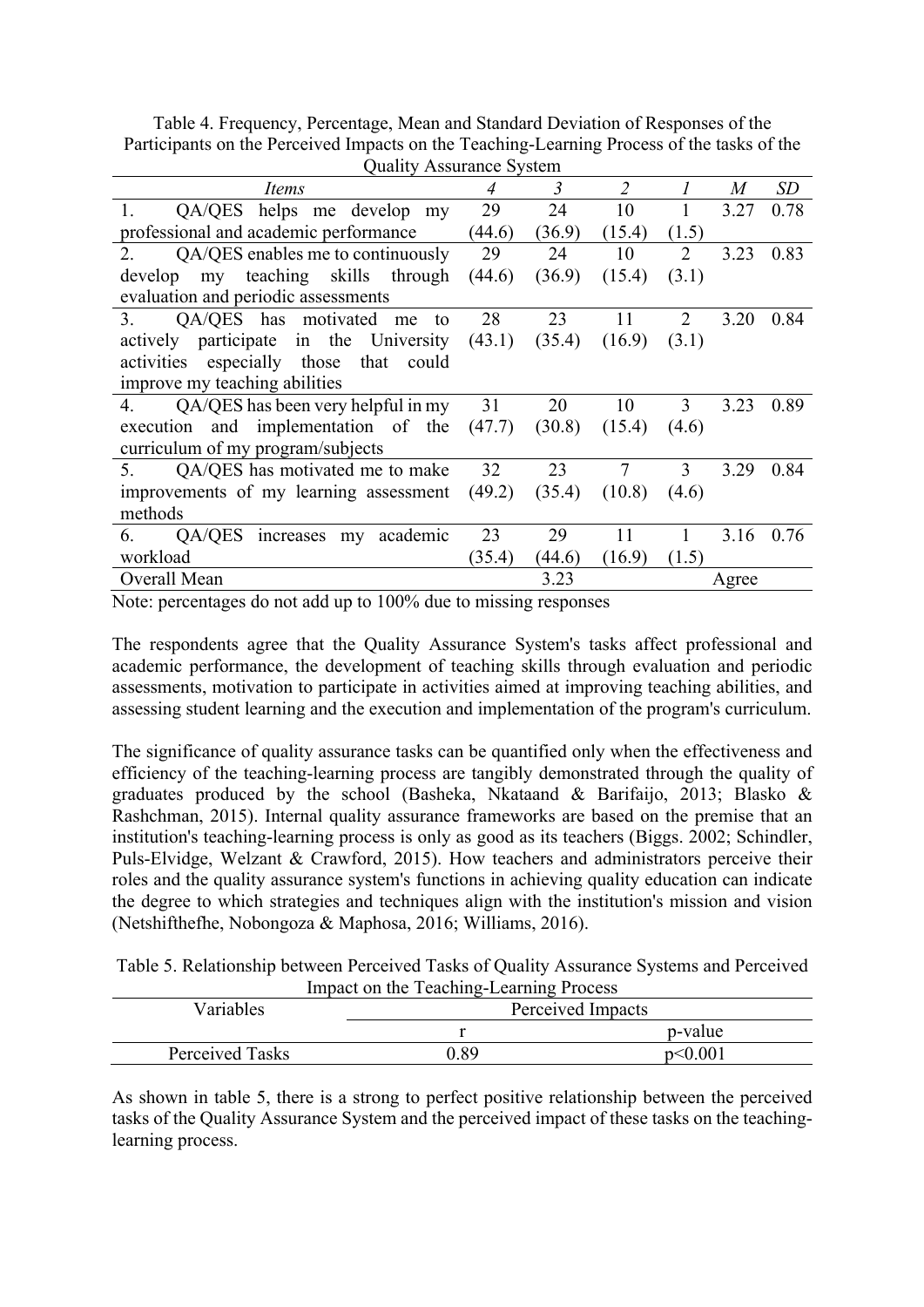Quality assurance is a strategy of all higher education institutions to gain recognition in the international arena, especially among the developing and poor countries (Ryan, 2015). It is focused on improving the teaching-learning process to provide quality education (Javier, 2015; Jung, Wong, & Belawati, 2013). The way the people whose responsibility is focused on providing quality education understand the importance of quality assuring teaching and learning will there be a quality culture and be able to meet expectations and standards (Netshifthefhe, Nobongoza & Maphosa, 2016). The quality assurance framework is always intertwined with the organization's goals and quality of teaching and learning (Chong & Ho, 2009).

| Variables         | Age         | Gender       | Educational<br>Attainment | Position     |  |  |  |
|-------------------|-------------|--------------|---------------------------|--------------|--|--|--|
| Perceived Tasks   | $F(4)=1.74$ | $t(65)=0.77$ | $F(2)=2.33$               | $t(67)=0.39$ |  |  |  |
|                   | $p=0.153$   | $p=0.447$    | $p=0.106$                 | $p=0.697$    |  |  |  |
|                   | $F(4)=1.59$ | $t(65)=0.12$ | $F(2)=2.12$               | $t(67)=0.26$ |  |  |  |
| Perceived Impacts | $p=0.188$   | $p=0.905$    | $p=0.129$                 | $p=0.793$    |  |  |  |

| Table 6. Difference of Responses of the Participants in terms of Age, Gender, Educational |                                |  |  |
|-------------------------------------------------------------------------------------------|--------------------------------|--|--|
|                                                                                           | <b>Attainment and Position</b> |  |  |

The table above shows no significant difference in the perceived tasks of the Quality Assurance System and its impact on the teaching-learning process of the respondents in terms of age, gender, educational attainment, and position.

The demographic characteristics of participants did not influence the perceived tasks of the quality assurance and the perceived impact of the tasks on the teaching-learning process. According to Newton (2000) and Williams (2016), the teaching-learning process is based on mutual trust in performing quality assurance activities to achieve the desired results and not the physical characteristics of people concerned in achieving and maintaining quality. Establishing quality culture that involves everyone in the institution creates an environment that embraces and assumes that implemented strategies are effective, significant, and equitable to the institution's goals (Technological Higher Education Association, 2017).

| Department     | М    | <b>SD</b> |    | df |      | p-value |
|----------------|------|-----------|----|----|------|---------|
| CAS            | 3.11 | 0.65      | 19 |    | 8.38 | < 0.001 |
| <b>CBE</b>     | 1.98 | 0.65      | 10 |    |      |         |
| <b>CMAMP</b>   | 3.42 | 0.51      |    |    |      |         |
| <b>CON</b>     | 3.64 | 0.40      |    |    |      |         |
| <b>CEA</b>     | 3.87 | 0.30      |    |    |      |         |
| <b>CIT</b>     | 2.95 | 0.62      |    |    |      |         |
| COA            | 3.13 | 0.52      |    |    |      |         |
| <b>OFFICES</b> | 3.4  | 0.55      |    |    |      |         |

Table 7. Difference of the Responses of the Participants on the Perceived Tasks of the Quality Assurance in terms of the Department they belong

Results showed that there is statistical difference in the responses of the participants on the perceived tasks of the Quality Assurance System. Among the Departments, CBE (College of Business Education perceived that the given items are not the tasks of the Quality Assurance System because the ten (10 ) respondents, 1 dean and 9 faculty disagree that the given tasks are not the job of the Quality Assurance System.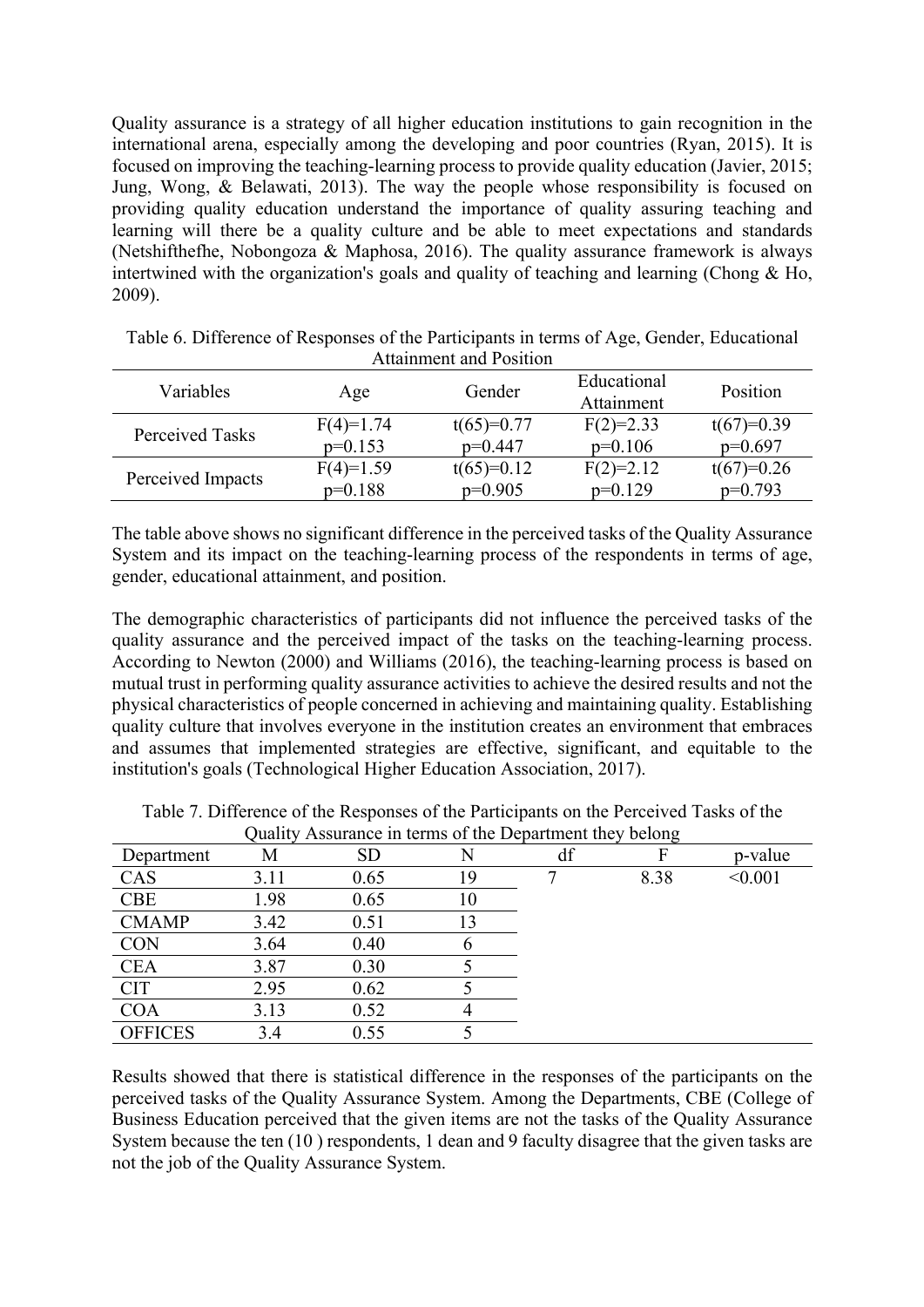|                | Department they belong |           |    |         |       |         |  |  |
|----------------|------------------------|-----------|----|---------|-------|---------|--|--|
| Department     | M                      | <b>SD</b> |    | df      |       | p-value |  |  |
| CAS            | 3.30                   | 0.55      | 19 |         | 10.12 |         |  |  |
| <b>CBE</b>     | 2.15                   | 0.58      | 10 | < 0.001 |       |         |  |  |
| <b>CMAMP</b>   | 3.62                   | 0.39      | 13 |         |       |         |  |  |
| <b>CON</b>     | 3.64                   | 0.50      | O  |         |       |         |  |  |
| <b>CEA</b>     | 3.80                   | 0.18      |    |         |       |         |  |  |
| <b>CIT</b>     | 3.43                   | 0.47      |    |         |       |         |  |  |
| <b>COA</b>     | 3.25                   | 0.29      |    |         |       |         |  |  |
| <b>OFFICES</b> | 3.37                   | 0.51      |    |         |       |         |  |  |

Table 8. Difference of the Responses of the Participants on the Perceived Impact of the Tasks of the Quality Assurance System on the Teaching-Learning Process in terms of the Department they belong

Base on the result of One-way ANOVA, there is a significant difference in participants' responses according to their Department. CBE (College of Business Education) believed that the Quality Assurance System's tasks did not affect the teaching-learning process because respondents disagreed with the Quality Assurance System's assigned tasks.

When participants are grouped according to their Department, the difference in their responses regarding their perception of quality assurance tasks and the impact of these tasks on the teaching-learning process can be explained by Quality Assurance Principle 5. Such a principle states that for quality assurance policies/strategies to be significant, they must be proportionate to the needs a. (Technological Higher Education Association, 2017). Different teachers and departments have various effective initiatives, necessitating a variety of operational quality assessments and commitments (Matei & Iwinska, 2016).

## **Conclusions and Recommendations**

The perceived tasks of the quality assurance system are perceived to have a strong impact on the teaching-learning process. Indirectly, the respondents understand the roles and functions of the quality assurance system of the University in improving the quality of education offered by the institution. This means that the people who have been given the responsibility to implement quality assurance in teaching and learning embrace the requirements and standards set by accrediting bodies for the best outcome – globally competitive graduates.

The study was based mainly on the perceptions of quality education and the roles and responsibilities of a newly created quality assurance system. No pre-survey information was given to the respondents. The study was limited by its objective of just finding out what they think would be the tasks of the quality assurance system and how it has influenced the teachinglearning process to which the faculty and deans are the main players. In this regard, the following recommendations were given:

1. Institutions must provide information on the possible creation of programs and departments that are recommended by accrediting bodies to enhance the delivery of quality education;

2. A culture of quality must be practiced through policies and regulations to give insights that quality is everybody's concern and responsibility;

3. All teaching and learning activities emanate from the curriculum so that people entrusted to implement them must embrace their roles through accountability; the institution, therefore, must emphasize responsibility among its academic employees even at the beginning of their term;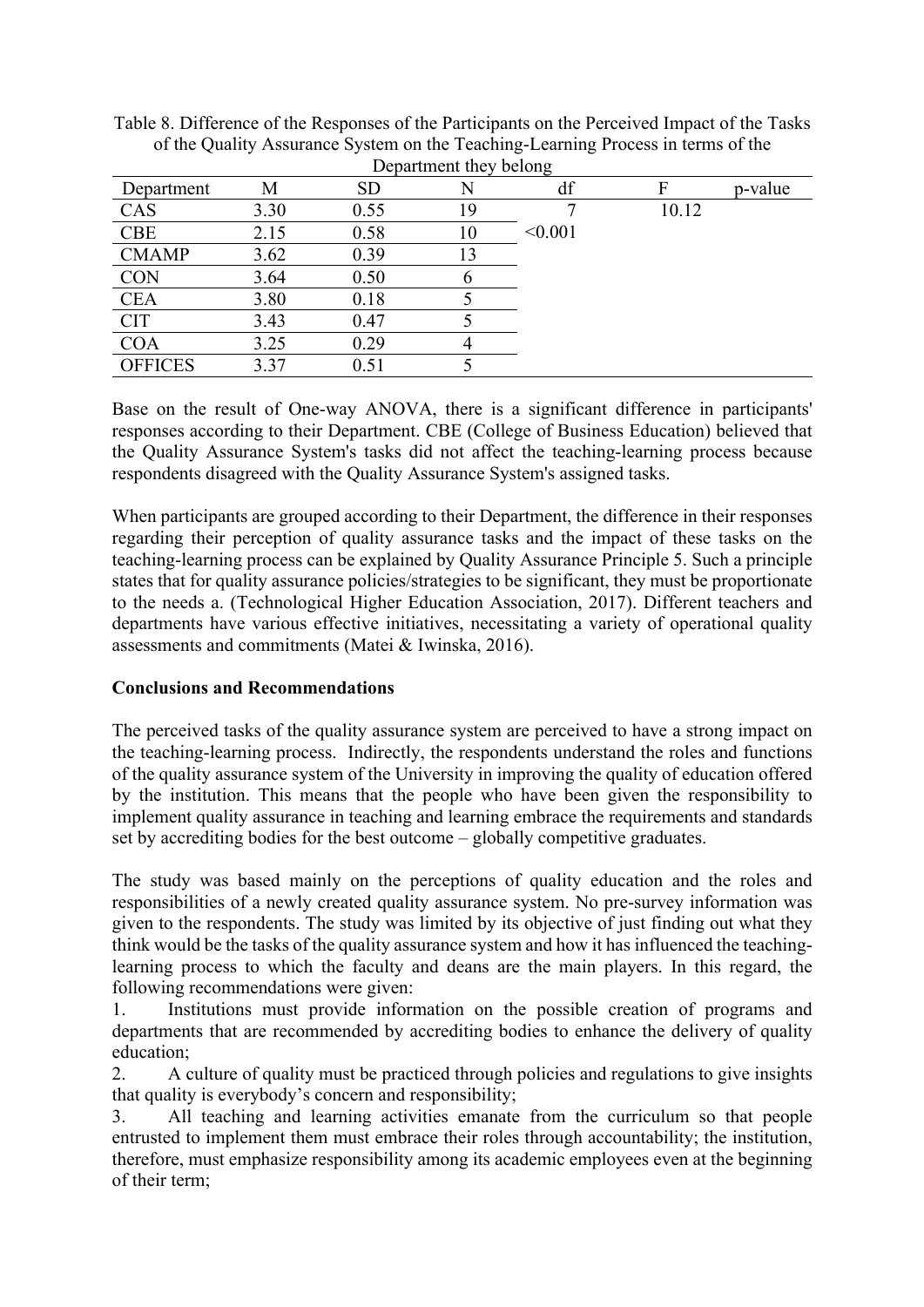4. Lastly, the quality assurance system is not an independent part of the school and the institution must ensure that the quality assurance system is the school, the individuals that make up the school and the students that rely on the institution to be part of the hired classes of graduates through the feedback system, making all feedback, big and small, relevant and trivial be given a chance to be considered in the pursuit of excellence and quality.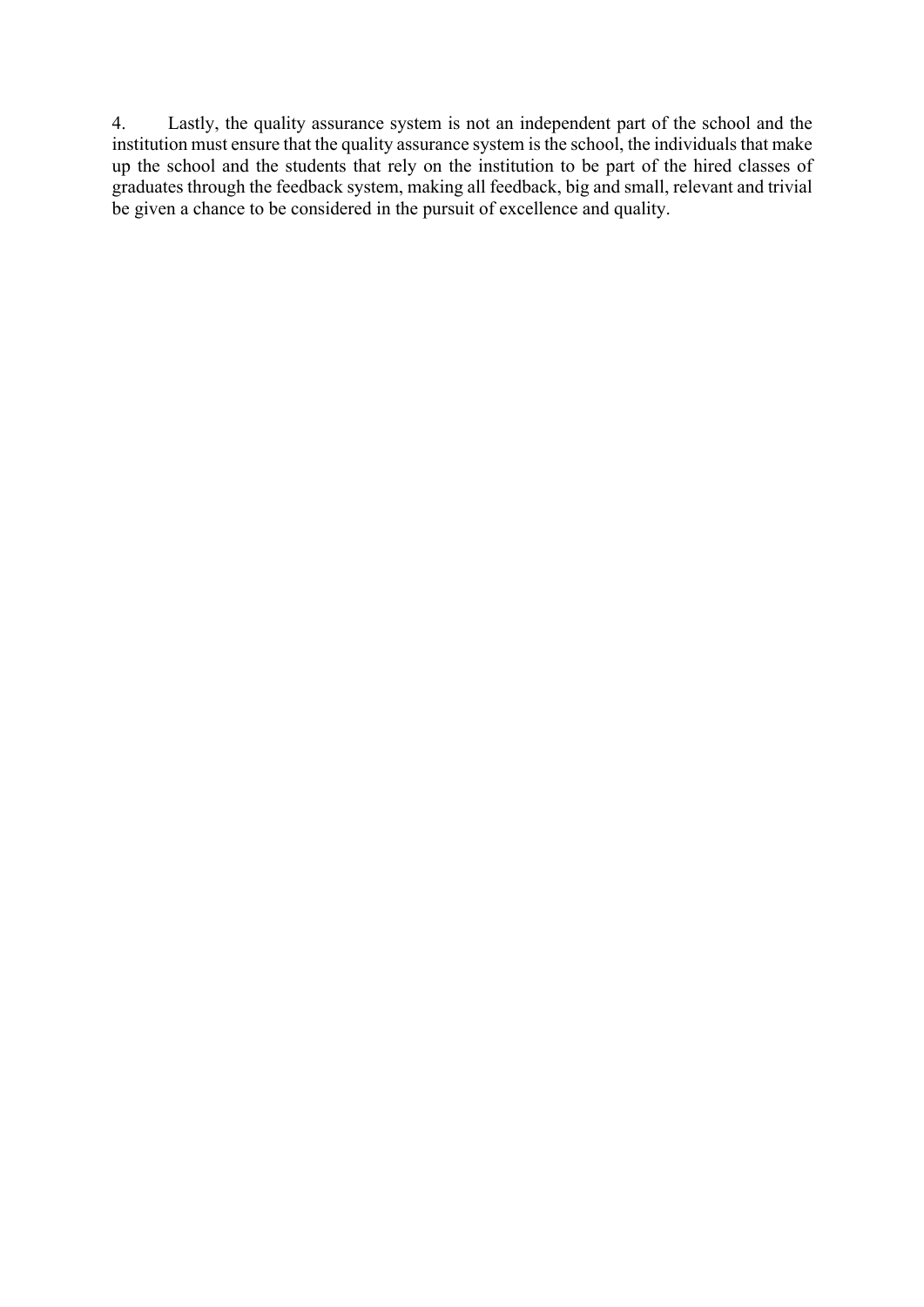### **References**

- Almadani, K., Reid, N., & Rodrigues, S. (2011). Quality assurance: a pressing problem for education in the 21st century. *Problems of Education in the 21st Century*, *32*, 9.
- Barrett, A., Chawla-Duggan, R., Lowe, J., Nikel, J., & Ukpo, E. (2006). Review of the'International'Literature on the Concept of Quality in Education. *Bristol, EdQual*, 1-9.
- Basheka, B. C., Nkata, J. L., & Barifaijo, M. B. (2013). Teaching-learning quality assurance benchmarks and characteristics that promote learner outcomes among Public Administration students at Uganda Management Institute: An exploratory study. *International Journal of Educational Administration and Policy Studies*, *5*(1), 8-14.
- Biggs, J. (2001). The reflective institution: Assuring and enhancing the quality of teaching and learning. *Higher education*, *41*(3), 221-238.
- Blasko, M., & Raschman, P. (2015). QUALITY MANAGEMENT OF TEACHING-LEARNING PROCESS AT THE TECHNICAL UNIVERSITY OF KOSICE (SLOVAKIA). *European Scientific Journal*.
- Chong, S., & Ho, P. (2009). Quality teaching and learning: a quality assurance framework for initial teacher preparation programmes. *International journal of management in education*, *3*(3-4), 302-314.
- Montemayor, C. T. (2020). Innovation and Quality Management in Higher Education. *PalArch's Journal of Archaeology of Egypt/Egyptology*, *17*(9), 1559-1579.
- Commission of Higher Education, Philippines. *CHED ANNUAL REPORT 2009*
- Commission on Higher Education Memorandum Order No.15 series 2005 *Institutional Monitoring and Evaluation for Quality Assurance of all Higher Education Institutions in the Philippines*. *Resolution 202-2005*, May 9, 2005
- Commission of Higher Education (2017). *Philippines QA Mechanisms. Group B: Communicating about Quality: External Quality Assurance*. UNESCO Education 2030. Shenzhen, People's Republic of China
- Strydom, J. F., Basson, N., & Mentz, M. (2012). *Enhancing the quality of teaching and learning: Using student engagement data to establish a culture of evidence*. Pretoria, South Africa: Council on Higher Education.

Danielson, C. (2007). *Enhancing professional practice: A framework for teaching*. ASCD.

Elken, M., & Stensaker, B. (2018). Conceptualizing 'quality work 'in higher education. *Quality in Higher Education*, *24*(3), 189-202.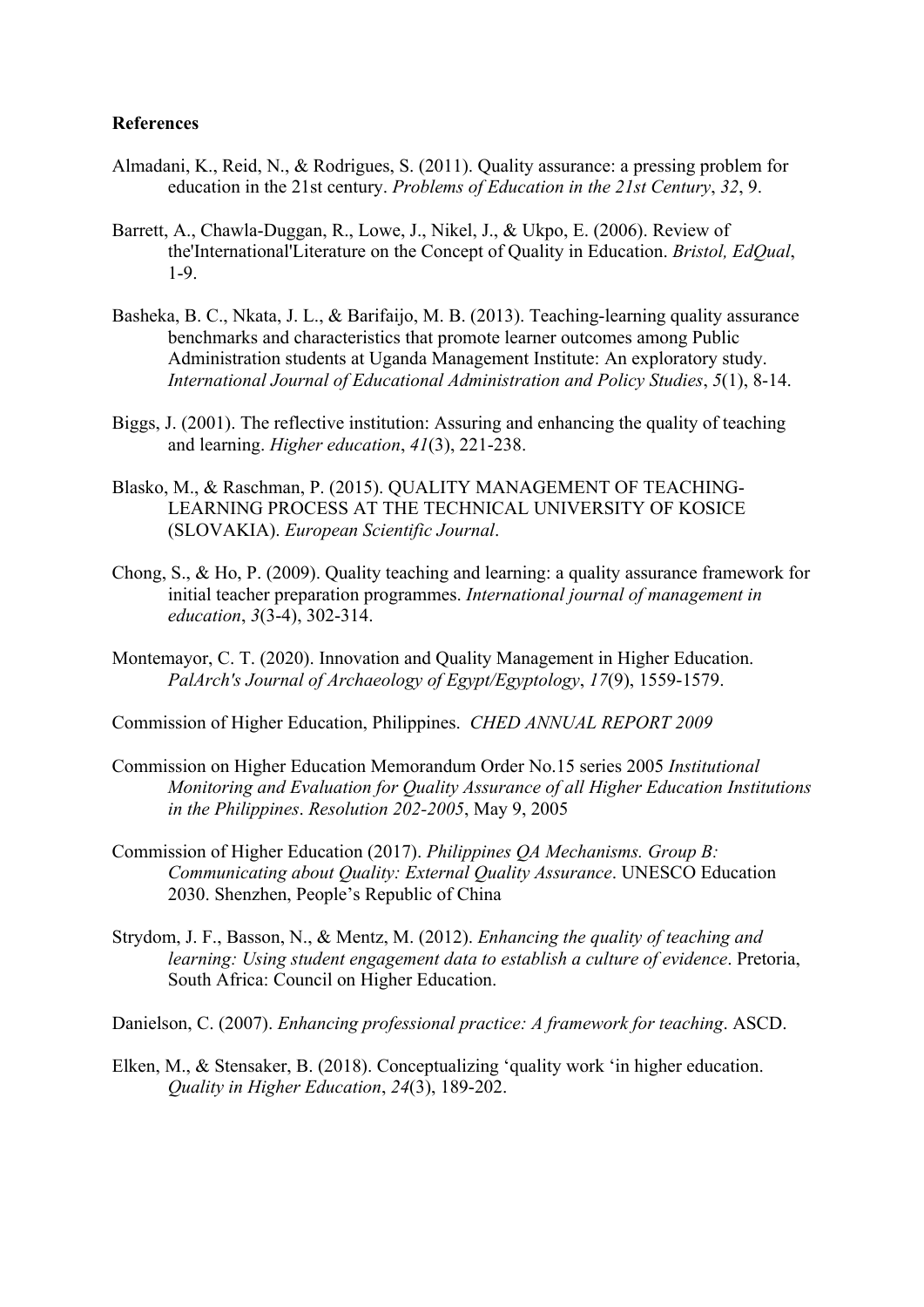- European Commission (2018). *Quality Assurance for School Development: Guiding Principles for Policy Development on Quality Assurance in Schools Education 2nd Edition*. Directorate-General Education, Youth, Sports and Culture Schools and Multilingualism
- Eze, S. G. N. (2009). Features of quality education. *Research gate*.
- Harvey, L., & Williams, J. (2010). Fifteen years of quality in higher education.
- Hwang, H., & Colyvas, J. A. (2011). Problematizing actors and institutions in institutional work. *Journal of Management Inquiry*, *20*(1), 62-66.
- Javier, E. R. (2015). Quality Assurance Mechanisms towards Organizational Transformation: Best Practices of an Autonomous University in the Philippines. *School Environment in Nigeria and the Philippines, Authorhouse, USA*.
- Jung, I., Wong, T. M., & Belawati, T. (Eds.). (2013). *Quality assurance in distance education and e-learning: Challenges and solutions from Asia*. SAGE Publications India.
- Doumbia, K. (2013). Why is education so important in our life? *Retrieved October*, *4*, 2015.
- Lawrence, T., Suddaby, R., & Leca, B. (2009). *Introduction: Theorizing and studying institutional work* (No. hal-00576557).
- Leiber, T., Stensaker, B., & Harvey, L. (2015). Impact evaluation of quality assurance in higher education: methodology and causal designs. *Quality in Higher Education*, *21*(3), 288-311.
- Loukkola, T., & Zhang, T. (2010). *Examining quality culture: Part 1-Quality assurance processes in higher education institutions*. Brussels: European University Association.
- Matei L & Iwinska J (2016). *Quality Assurance in Higher Education: A Practical handbook*. Central European University, Budapest, Hungary
- Netshifhefhe L, Nobongoza V & Maphosa C (2016). Quality Reassuring Teaching and Learning Processes in Higher Education: *A Critical Appraisal. Journal of Communication*. 7(1);65-78
- Newton, J. (2000). Feeding the Beast or Improving Quality?: academics' perceptions of quality assurance and quality monitoring. *Quality in higher education*, *6*(2), 153-163.
- Okogbaa, V. (2016). Quality in Higher Education: The Need for Feedback from Students. *Journal of Education and Practice*, *7*(32), 139-143.
- Ruiz AJ & JUnio-Sabio C (2012). Quality Assurance in Higher Education in the Philippines. *Asian Journal of Distance Education* vol 10 no.2 63-70; ISSN 1347-9008 [LearnTechLib]
- Ryan T (2015). Quality Assurance in Higher Education: A Review of Literature. *Higher Learning Research Communication* vol 5 no 4